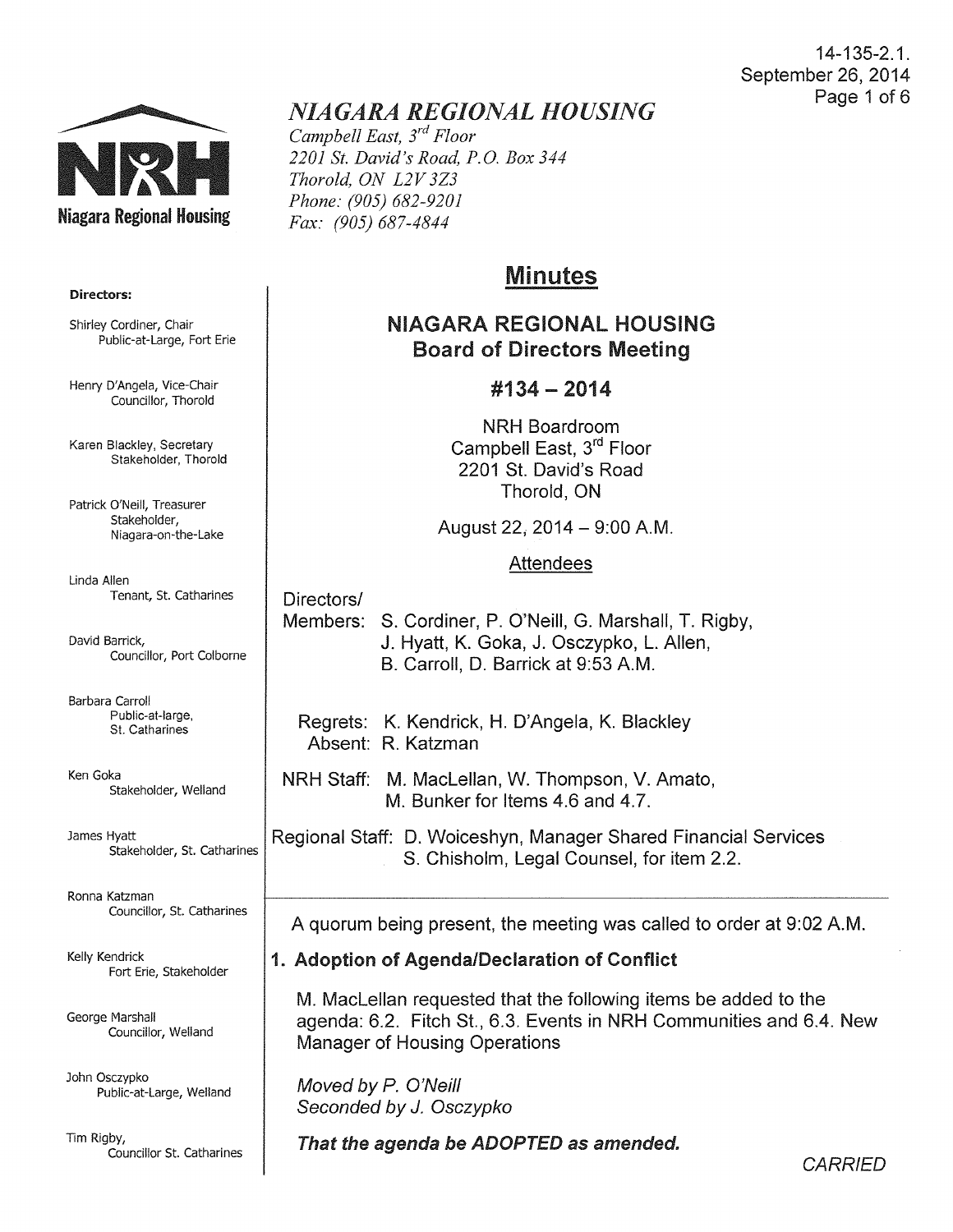No conflicts of interest were declared at this time.

#### 2. Approval of Minutes

2.1. Minutes of the July 11, 2014 Meeting

A revised page 4 was distributed.

Moved by P. O'Neill Seconded by *K.* Goka

That the minutes of the July 11, 2014 meeting be ADOPTED.

**CARRIED** 

2.2. Business Arising- Closed Session 9:05 A.M.

The only staff present were S. Chisholm, Legal Council, Niagara Region, M. Maclellan and V. Amato.

Moved by J. Osczypko Seconded by L. Allen

#### That the NRH Board of Directors MOVE INTO closed session to consider information of a confidential nature regarding litigation or potential litigation, including matters before administrative tribunals, affecting the municipality or local board concerning an update on Broadoak.

**CARRIED** 

David Barrick joined the meeting at 9:53A.M.

2.2.a. 9:54A.M. Moved by J. Hyatt Seconded by *K.* Goka

That the NRH Board of Directors RISE with report.

**CARRIED** 

Staff was directed to carryout instructions received in Closed Session.

S. Chisholm left the meeting and W. Thompson and D. Woiceshyn joined the meeting.

3. Presentation - not scheduled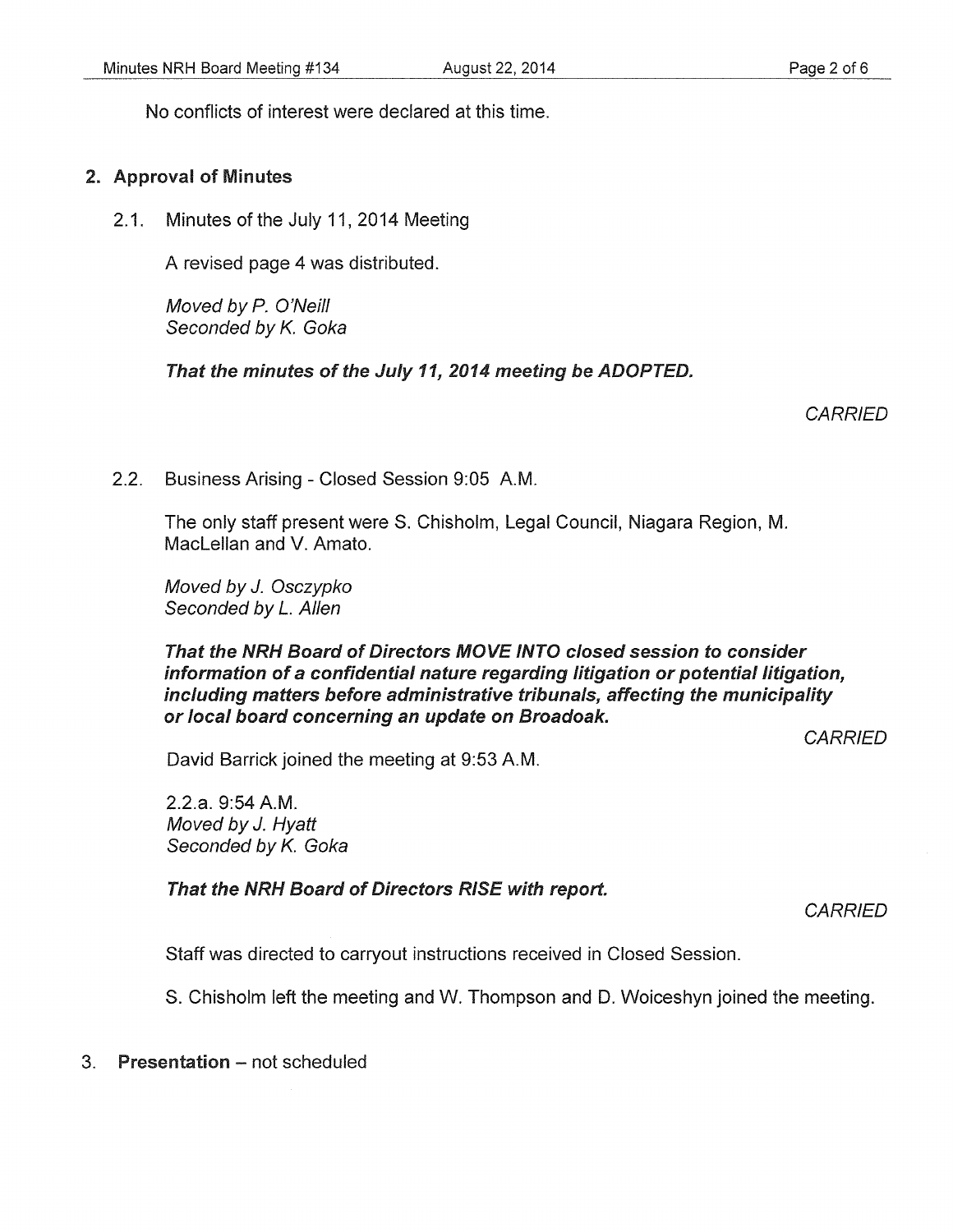#### 4. Staff Reports

4.1. Second Quarter Report to Board - April 1 to June 30, 2014 - Report 14-134-4.1.

Moved by *T.* Rigby Seconded by P. O'Neill

That Niagara Regional Housing Board of Directors APPROVES the Second Quarter Report - April 1 to June 30, 2014.

**CARRIED** 

4.2. Quarterly Report to Council April 1 to June 30, 2014- Report 14-134-4.2.

Moved by P. O'Neill Seconded by *J. Hyatt* 

- 1. That the NRH Board of Directors APPROVES report 14-131-4.1., Quarterly Report to Council - April 1 to June 30, 2014: and,
- 2. That the report be FORWARDED to the Public Health and Social Services Committee and subsequently to Regional and Municipal Councils for information.

**CARRIED** 

4.3. Investment in Affordable Housing for Ontario (2014 Extension)- Report 14-134-4.3.

Staff presented the report, allocation amount and program details for years two to six are unknown at this time.

Moved by P. O'Neill Seconded by B. Carroll

- 1. That the NRH Board RECOMMENDS to Regional Council that the Regional Chair sign the Administration Agreement when received, with the Ministry of Municipal Affairs and Housing thereby allowing for the program to be extended; and,
- 2. That the NRH Board APPROVES the continued delivery of the program through Year 11AH (2014 Extension) funding allocation.

**CARRIED** 

4.4. 2015 Proposed Operating Budget- Report 14-134-4.4.

Moved by *T.* Rigby Seconded by *J.* Hyatt

That Niagara Regional Housing Board of Directors APPROVES the 2015 Proposed Operating Budget excluding allocated costs.

**CARRIED**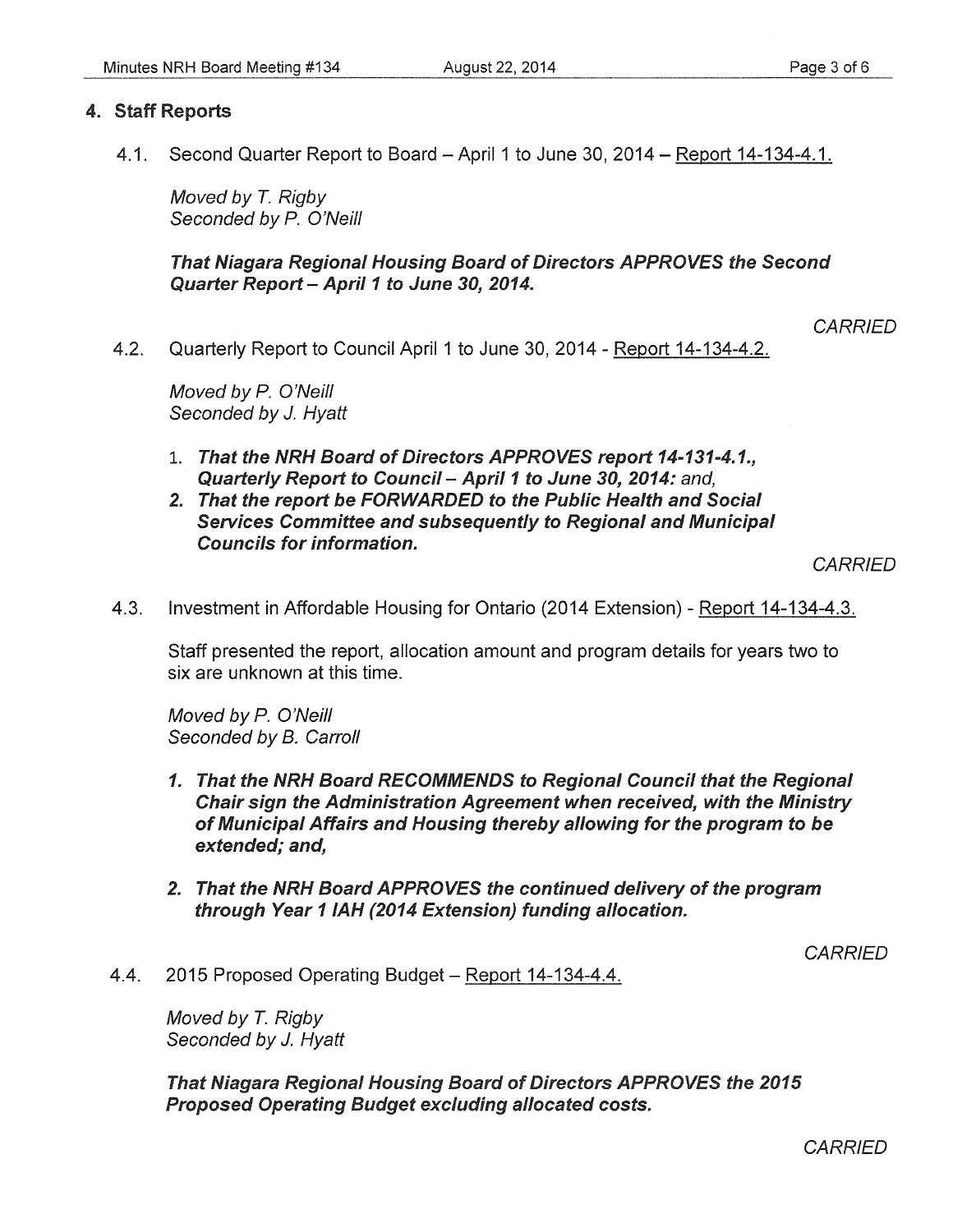4.5. Multi-Year Operating budget Forecast for 2016 and 2017- Report 14-134-4.5.

Moved by G. Marshall Seconded by D. Barrick

#### That the NRH Board APPROVES the multi-year budget projections for 2016 and 2017.

**CARRIED** 

10:11 A.M.

M. Bunker, NRH Capital Works Manager, joined the meeting to answer any technical questions regarding the Capital Budget.

4.6. 2015 Proposed Capital Budget - Report 14-134-4.6.

Moved by B. Carroll Seconded by L. Allen

#### That NRH Board of Directors APPROVES the attached Proposed 2015 Capital Budget for submission to Regional Council for final approval.

**CARRIED** 

4.7. Proposed 10-Year Capital Plan- Report 14-134-4.7.

Moved by P. O'Neill Seconded by J. Osczypko

That NRH Board of Directors APPROVES the Proposed 10 Year Capital Plan for submission to Regional Council for final approval.

**CARRIED** 

10:19 A.M. M. Bunker left the meeting.

#### 5. New Business

There was no new business

### 6. General Manager's Report

6.1 Financial Statements as at July 31, 2014

The Financial Statements as at July 31, 2014, which were not available at time of mailing out the board package were distributed.